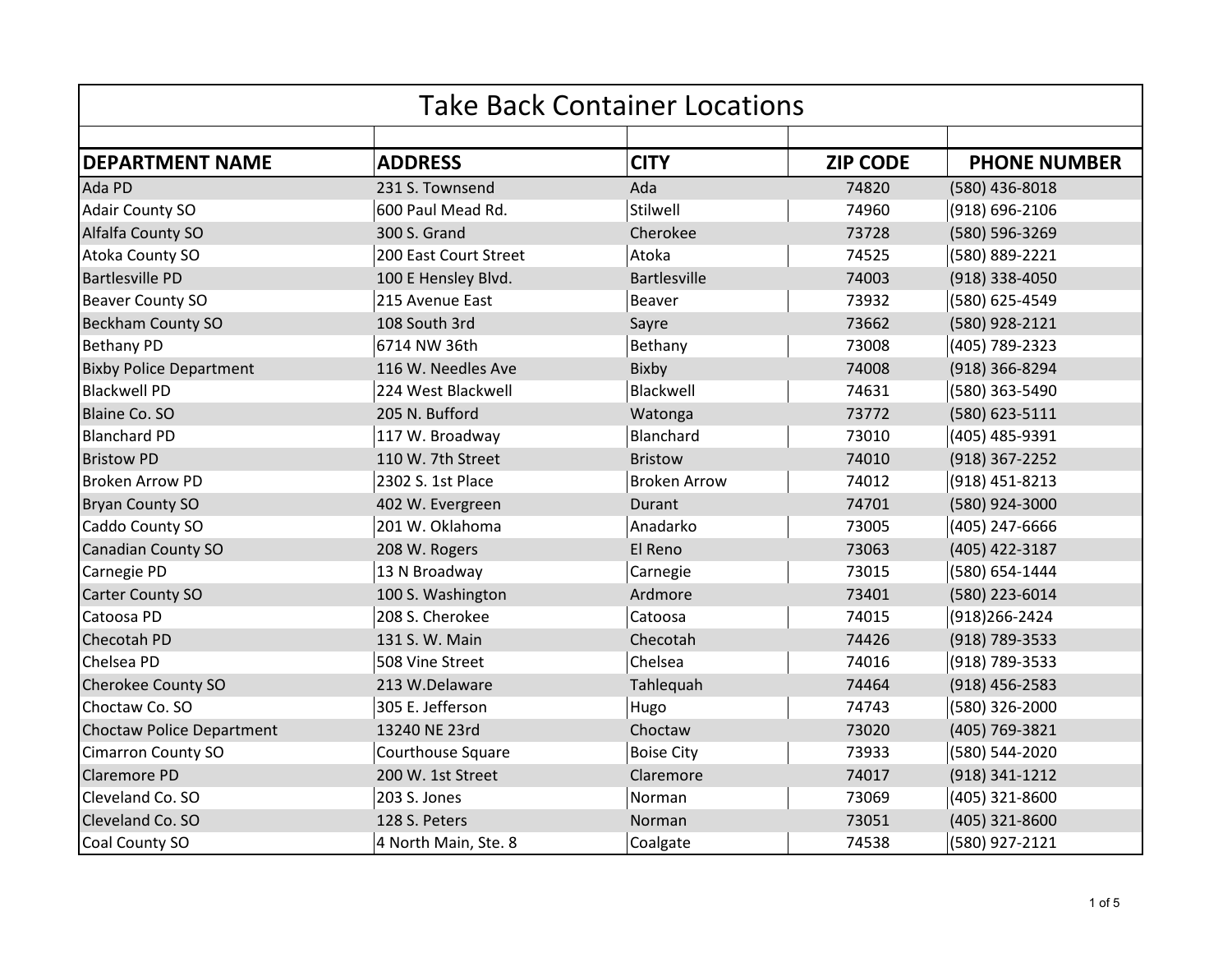| <b>Collinsville PD</b>             | 1023 W. Center Street     | Collinsville    | 74021 | (918)371-1000      |
|------------------------------------|---------------------------|-----------------|-------|--------------------|
| Comanche County SO                 | 315 S.W. 5th              | Lawton          | 73501 | (580) 353-4280     |
| <b>Cotton County SO</b>            | 301 N. Broadway           | Walters         | 73572 | (580) 875-3383     |
| <b>Craig County SO</b>             | 302 W. Canadian           | Vinita          | 74301 | (918) 256-6466     |
| <b>Cushing PD</b>                  | 100 Judy Adams Blvd.      | Cushing         | 74023 | (918) 225-1212     |
| Del City Police Department         | 4517 SE 29th St           | Del City        | 73115 | (405) 677-2443     |
| Delaware County SO                 | 327 S. 5th Street         | Jay             | 74346 | 9918) 253-4531     |
| Dewey County SO                    | <b>Broadway Street</b>    | Taloga          | 73667 | (580) 328-5558     |
| <b>Duncan PD</b>                   | 18 South 7th Street       | Duncan          | 73533 | (580) 251-7601     |
| <b>Durant PD</b>                   | 120 S. 5th                | Durant          | 74701 | (580) 924-3737     |
| <b>Edmond Police Department</b>    | 23 E. 1st Street          | Edmond          | 73034 | (405) 359-4420     |
| Elk City PD                        | 422 East Third Street     | <b>Elk City</b> | 73644 | (580) 225-1212     |
| <b>Ellis County SO</b>             | 210 E. Reinfrow           | Arnett          | 73832 | (580) 885-7392     |
| Enid PD                            | 301 W.Owen K. Garrett     | Enid            | 73701 | (580) 242-7000     |
| <b>Frederick Police Department</b> | 1200 S. Main              | Frederick       | 73542 | (580) 335-7503     |
| Ft. Gibson PD                      | 200 West Polar            | Fort Gibson     | 74434 | (918) 478-2610     |
| Garfield Co. SO                    | 114 W. Broadway           | Enid            | 73702 | (580) 237-0244     |
| Garvin County SO                   | 201 W. Grant              | Pauls Valley    | 73075 | (405) 238-7591     |
| <b>Glenpool PD</b>                 | 14536 S. Elwood           | Glenpool        | 74033 | (918)322-8110      |
| <b>Grady County SO</b>             | 215 N. 3rd                | Chickasha       | 73018 | (405) 222-1000     |
| <b>Grant County SO</b>             | 219 N. 1st Street         | Medford         | 73759 | (580) 395-2356     |
| <b>Greer County SO</b>             | 105 S.Pennsylvania        | Mangum          | 73554 | (580) 782-3065     |
| Grove PD                           | 11 East 3rd Street        | Grove           | 74344 | $(918) 786 - 6121$ |
| <b>Guthrie Police Department</b>   | 306 W. Oklahoma Ave       | Guthrie         | 73044 | (405) 282-3535     |
| <b>Guymon Police Department</b>    | 906 Northwest 5th Str     | Guymon          | 73942 | (580) 338-6525     |
| Harmon County SO                   | 105 W. Jones Street       | Hollis          | 73550 | (580) 688-3306     |
| Harper Co Sheriff                  | 311 SE 1st Street         | <b>Buffalo</b>  | 73834 | (580) 735-2213     |
| Harrah PD                          | 1900 Church Ave           | Harrah          | 73045 | (405) 454-2222     |
| <b>Haskell County SO</b>           | 1304 E. Industrial Street | Stigler         | 74462 | (918) 967-2400     |
| Henryetta PD                       | 115 S. 4th                | Henryetta       | 74437 | (918) 652-3106     |
| Holdenville PD                     | 100 North Creek           | Holdenville     | 74848 | (405) 379-6629     |
| <b>Hulbert PD</b>                  | 12 North Main             | Hulbert         | 74441 | (918) 772-2020     |
| Jackson County SO                  | 600 S. Main               | Altus           | 73521 | (580) 482-0408     |
| Jefferson County SO                | 218 N.Main (Co Crths)     | Waurika         | 73573 | (580) 228-2374     |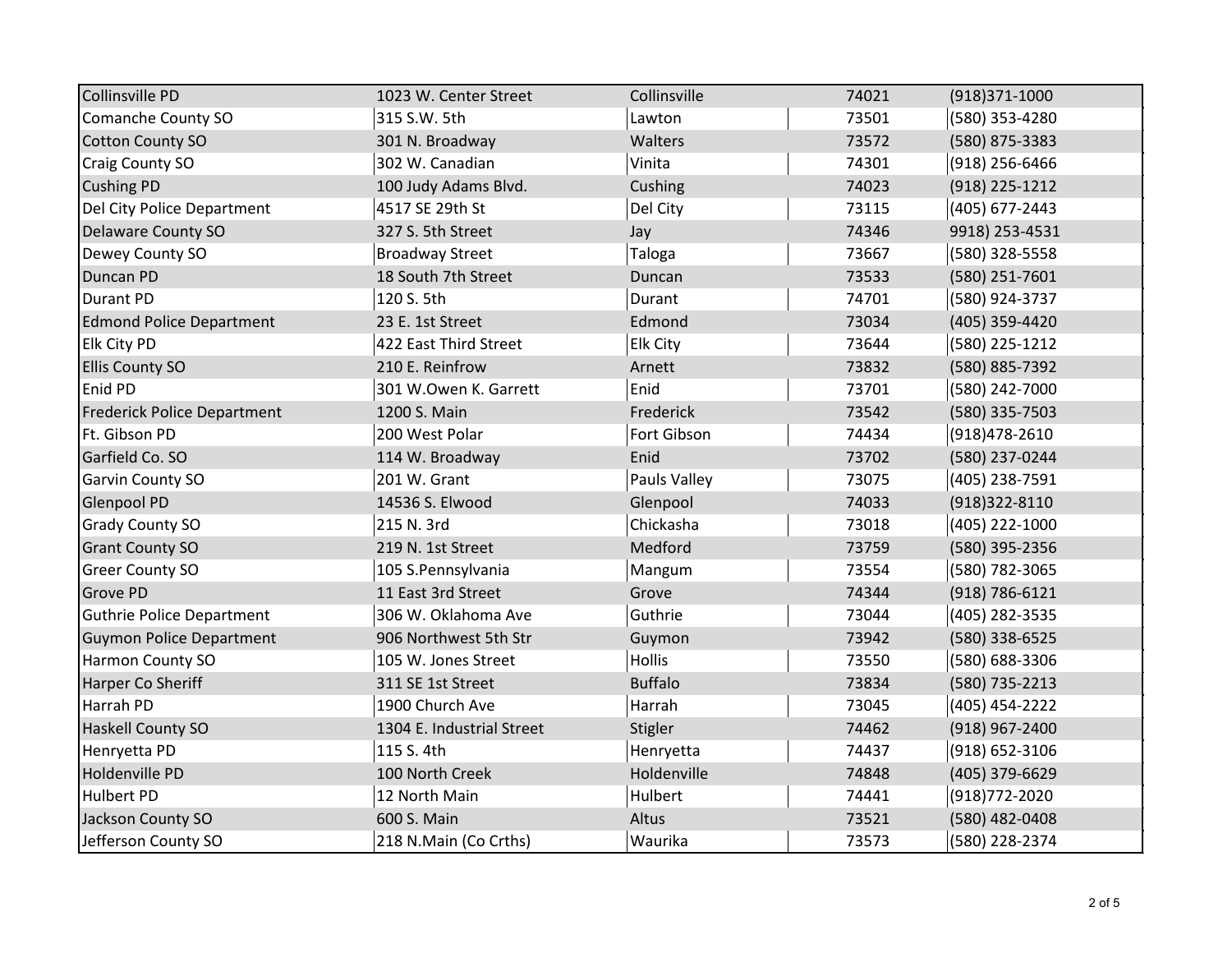| <b>Kay County SO</b>         | 110 S. Maple             | <b>Newkirk</b>      | 74647 | (580) 362-2517     |
|------------------------------|--------------------------|---------------------|-------|--------------------|
| <b>Keyes PD</b>              | 106 E. 3rd Street        | Keyes               | 73947 | (580) 546-7334     |
| Kingfisher County SO         | 119 S. Main              | Kingfisher          | 73750 | (405) 375-4242     |
| Kiowa County SO              | 301 S. Jefferson         | Hobart              | 73651 | (580) 726-3265     |
| Latimer County SO            | 111 N. Central           | Wilburton           | 74578 | $(918)465 - 2161$  |
| Lawton PD                    | 10 SW 4th Street         | Lawton              | 73501 | (580) 581-3200     |
| LeFlore County SO            | 100 South Broadway       | Poteau              | 74953 | (918) 647-2317     |
| Lincoln Co. SO               | 811 Manvel               | Chandler            | 74834 | (405) 258-1191     |
| <b>Lindsay PD</b>            | 101 East Kiowa           | Lindsay             | 73052 | (405) 756-4481     |
| Logan Co. SO                 | 216 S. Broad             | Guthrie             | 73044 | (405) 282-4100     |
| Love County SO               | 408 W. Chickasaw         | Marietta            | 73448 | (580) 276-3150     |
| Major Co SO                  | 500 E. Broadway          | Fairview            | 73737 | (580) 227-4471     |
| <b>Mannford PD</b>           | 300 Coonrod Ave          | Mannford            | 74044 | (918) 865-4141     |
| Marshal Co SO                | 207 North 4th Street     | Madill              | 73446 | (580) 795-2221     |
| <b>Mayes County SO</b>       | One Court Place          | Pryor               | 74361 | (918) 825-3535     |
| McClain Co. SO               | 121 N. 2nd               | Purcell             | 73080 | $(405)$ 527-2141   |
| McCurtain Co. SO             | 200 N. Central           | Idabel              | 74745 | (580) 286-3331     |
| <b>McIntosh County SO</b>    | 1425 Industrial Drive    | Eufaula             | 74432 | (918) 689-2526     |
| Miami PD                     | 129 5th NW               | Miami               | 74354 | (918) 542-5585     |
| Moore Police Department      | 224 S Chestnut           | Moore               | 73160 | (405) 799-4357     |
| Murray County SO             | 700 West 10              | Sulphur             | 73086 | (580) 622-5110     |
| Muskogee County SO           | 220 State Street         | Muskogee            | 74402 | $(918) 687 - 0202$ |
| Muskogee PD                  | 112 S. Third             | Muskogee            | 74401 | $(918) 683 - 8000$ |
| <b>Mustang PD</b>            | 650 E. State Highway 152 | Mustang             | 73064 | (405) 376-7733     |
| Newcastle PD                 | 901 N. Carr Drive        | Newcastle           | 73065 | (405)387-5525      |
| Nicoma Park PD               | 2301 Nichols Drive       | Nicoma Park         | 73066 | (405) 769-5674     |
| Noble County SO              | 300 Courthouse Drive     | Perry               | 73077 | (580) 336-3517     |
| Norman PD                    | 201 B W. Gray            | Norman              | 73069 | (405) 366-5201     |
| <b>Nowata County SO</b>      | 229 N. Maple             | Nowata              | 74048 | (918) 273-2287     |
| Okfuskee County SO           | 209 N. 3rd Street        | Okemah              | 74859 | (918) 623-1122     |
| Oklahoma Bureau of Narcotics | 419 NE 38th Terr         | ОКС                 | 73105 | (405) 521-2885     |
| Oklahoma County SO           | 3700 NW 206th            | Edmond              | 73012 | (405) 869-2550     |
| Oklahoma County SO           | 8029 SE 29th             | <b>Midwest City</b> | 73110 | (405) 869-2500     |
| Oklahoma County SO           | 201 N. Shartel           | Oklahoma City       | 73102 | (405) 713-1000     |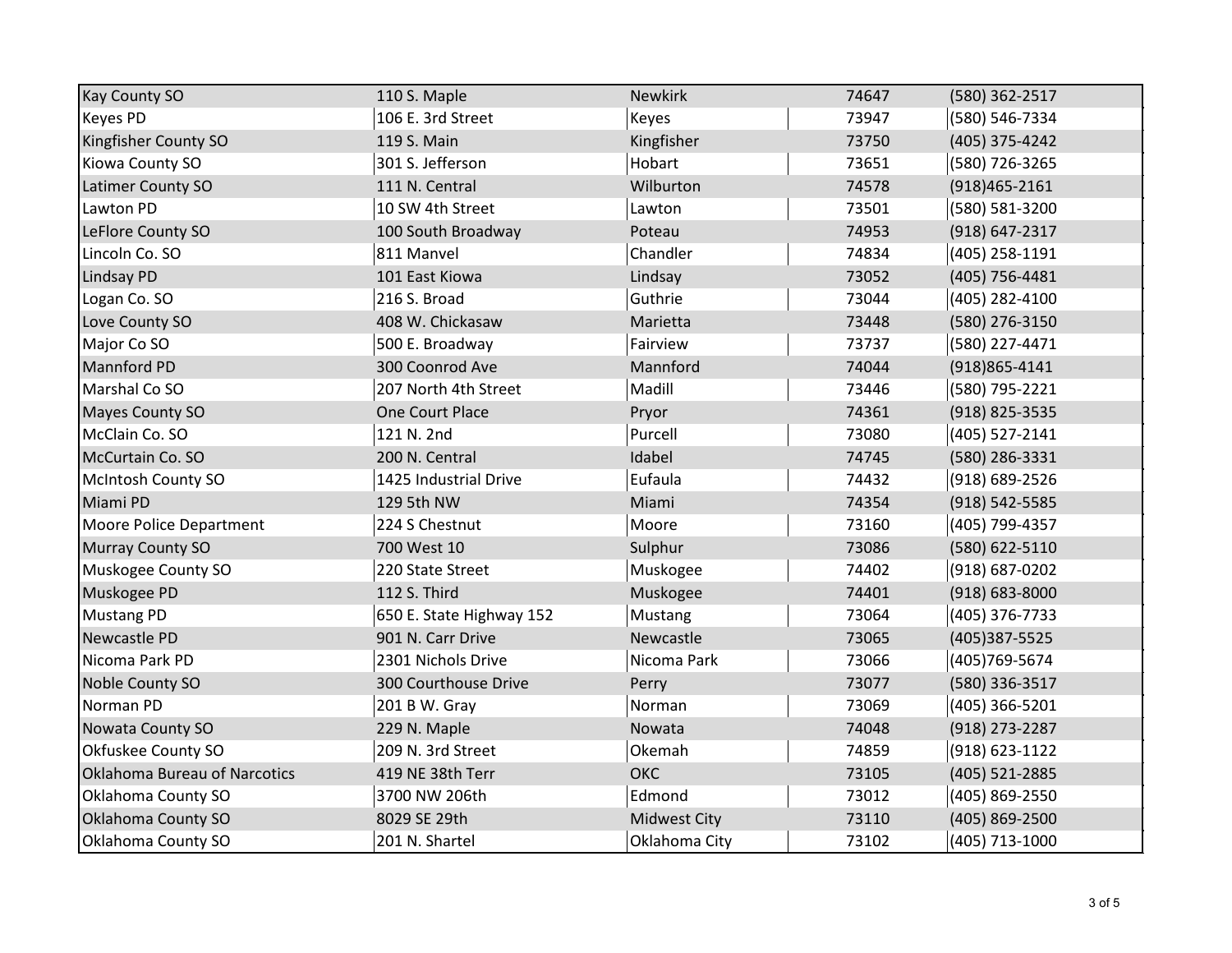| <b>Okmulgee County SO</b>        | 315 W. 8th St.        | Okmulgee            | 74447 | (918) 756-4311     |
|----------------------------------|-----------------------|---------------------|-------|--------------------|
| Osage County SO                  | 900 S. St. Paul       | Pawhuska            | 74056 | (918) 287-3131     |
| <b>Ottawa County SO</b>          | 28 B Street SE        | Miami               | 74354 | (918) 542-3189     |
| Pawnee County SO                 | 500 Harrison          | Pawnee              | 74058 | (918) 762-2565     |
| Payne County SO                  | 606 S. Husband        | Stillwater          | 74074 | (405) 372-4522     |
| Pittsburgh County SO             | 1210 N.West Street    | McAlester           | 74501 | (918) 423-5858     |
| Ponca City PD                    | 200 E. Oklahoma       | Ponca City          | 74601 | (580) 767-0370     |
| Pontotoc County SO               | 100 W. 13TH           | Ada                 | 74820 | (580) 332-4169     |
| Pushmataha Co. SO                | 207 S. W. 3rd Street  | Antlers             | 74523 | (580) 298-2475     |
| Roger Mills Co SO                | 500 Broadway          | Cheyenne            | 73628 | (580)497-2417      |
| <b>Rogers County SO</b>          | 201 s. Cherokee       | Claremore           | 74017 | (918) 341-3535     |
| Sand Springs PD                  | 100 E. Broadway       | <b>Sand Springs</b> | 74063 | (918) 245-8777     |
| Sapulpa PD                       | 20 N. Walnut          | Sapulpa             | 74066 | (918) 227-5100     |
| <b>Seiling PD</b>                | 315 North Main        | Seiling             | 73663 | (580) 922-4460     |
| Seminole County SO               | 110 S. Wewoka         | Wewoka              | 74884 | (405) 247-5445     |
| Shawnee PD                       | 16 W. 9th             | Shawnee             | 74802 | (405) 878-1681     |
| <b>Skiatook PD</b>               | 220 S. Broadway       | Skiatook            | 74070 | (918) 396-2424     |
| <b>Stephens County SO</b>        | 101 S. 11th, Room 104 | Duncan              | 73533 | (580) 255-3131     |
| Tahlequah PD                     | 111 S. Cherokee       | Tahlequah           | 74464 | (918) 456-8801     |
| <b>Tecumseh PD</b>               | 109 W. Washington     | Tecumseh            | 74873 | (405) 598-3755     |
| <b>Texas County SO</b>           | 1102 S. Ellison       | Guymon              | 73942 | (580) 338-4000     |
| Tillman County SO                | 1200 S. Main          | Frederick           | 73542 | (580) 335-3013     |
| <b>Tishomingo PD</b>             | 202 S. Capitol        | Tishomingo          | 73460 | (580)371-2319      |
| <b>Tulsa County SO</b>           | 303 West 1st Street   | Tulsa               | 74103 | (918) 596-5601     |
| Tulsa PD - Mingo Valley Division | 10122 E. 11th         | Tulsa               | 74128 | $(918) 669 - 6000$ |
| Tulsa PD - Riverside Division    | 7515 Riverside Dr.    | Tulsa               | 74136 | (918) 596-1100     |
| Tulsa PD - Gilcrease Division    | 3436 N. Delaware Ave. | Tulsa               | 74110 | (918) 591-4100     |
| <b>Wagoner County SO</b>         | 307 E.Cherokee        | Wagoner             | 74467 | (918) 485-3124     |
| <b>Wagoner PD</b>                | 105 S. Casaver        | Wagoner             | 74467 | (918) 485-9564     |
| Warr Acres PD                    | 4801 North Reeves     | <b>Warr Acres</b>   | 73122 | (405) 789-3329     |
| <b>Weatherford PD</b>            | 201 SW Main Street    | Weatherford         | 73096 | (580) 772-7791     |
| <b>Woods County SO</b>           | 407 Government        | Alva                | 73717 | (580)327-3434      |
| <b>Woodward County SO</b>        | 1600 Main Street #1   | Woodward            | 73801 | (580) 256-3264     |
| <b>Woodward PD</b>               | 1220 9th Street       | Woodward            | 73801 | (580) 254-8518     |